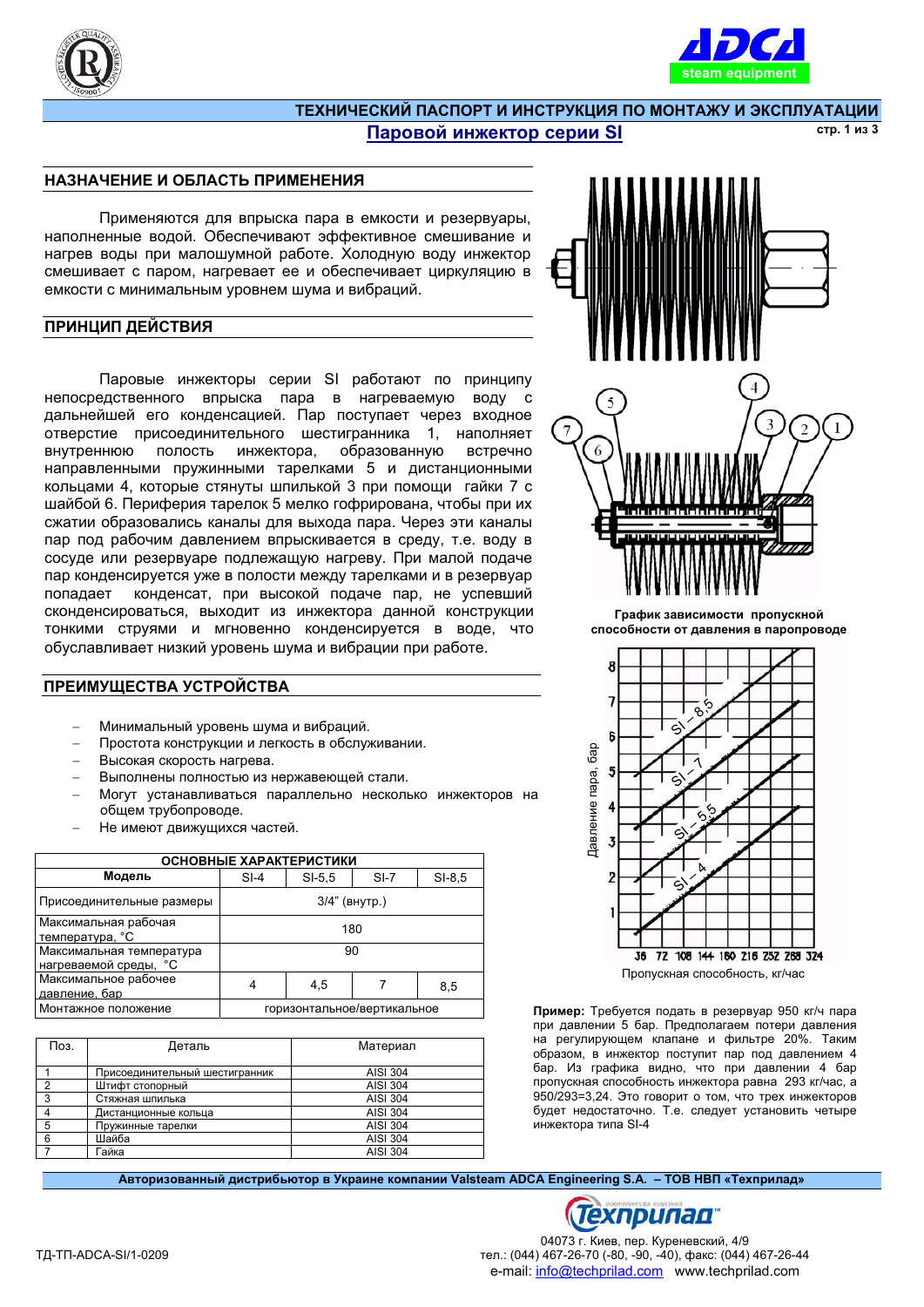



 $\overline{CTP}$ . 2 из 3

# ТЕХНИЧЕСКИЙ ПАСПОРТ И ИНСТРУКЦИЯ ПО МОНТАЖУ И ЭКСПЛУАТАЦИИ Паровой инжектор серии SI

## СПОСОБЫ МОНТАЖА. РАЗМЕРЫ ОСНОВНЫЕ И МИНИМАЛЬНЫЕ



**Латоризованный дистрибьютор в Украине компании Valsteam ADCA Engineering S.A. - ТОВ НВП «Техприлад»** 



04073 г. Киев, пер. Куреневский, 4/9 тел.: (044) 467-26-70 (-80, -90, -40), факс: (044) 467-26-44 e-mail: info@techprilad.com www.techprilad.com